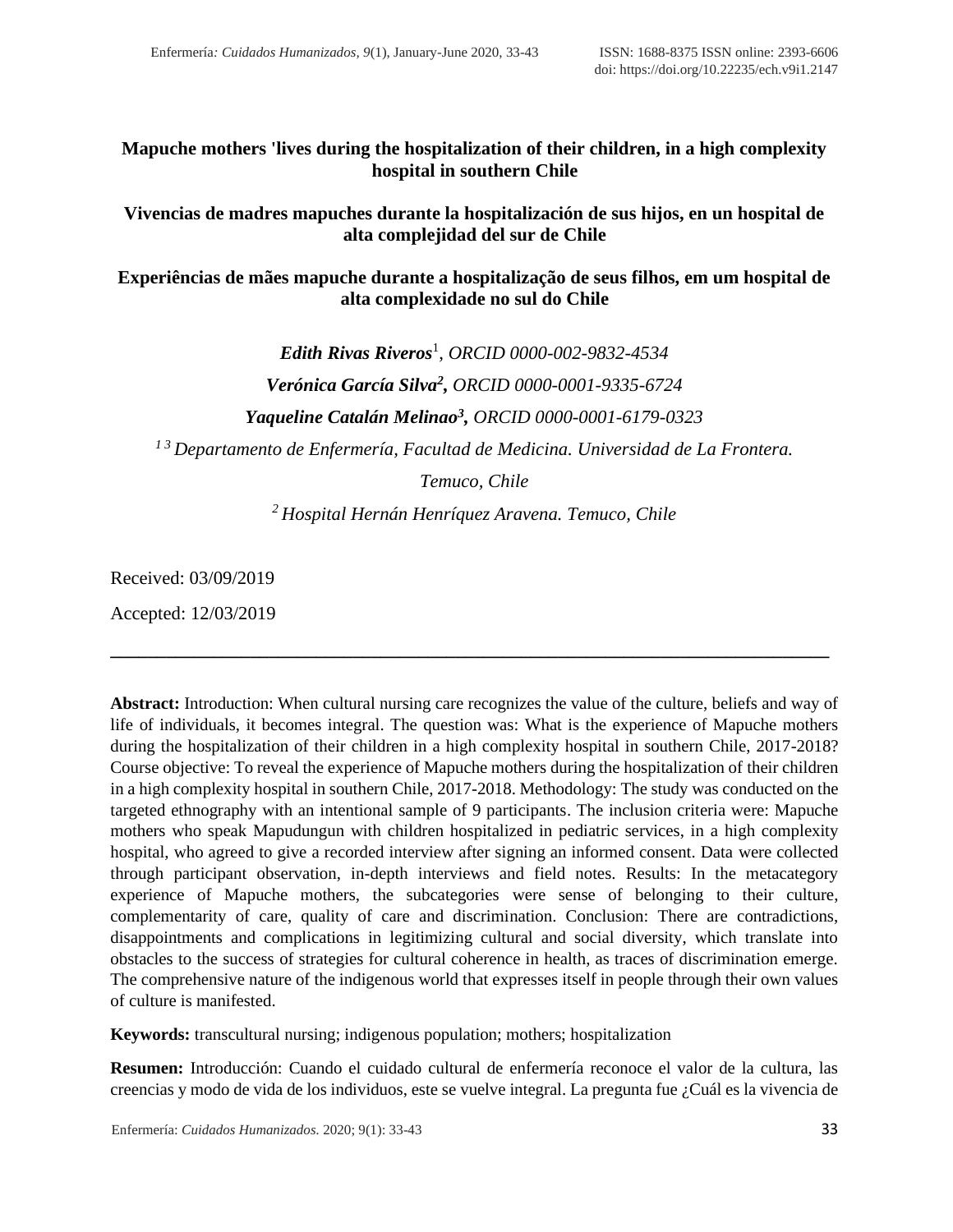madres mapuches durante la hospitalización de sus hijos en un hospital de alta complejidad del sur de Chile, 2017-2018? Objetivo general: Develar la vivencia de madres mapuches durante la hospitalización de sus hijos en un hospital de alta complejidad del sur de Chile. Metodología: Se trabajó con etnografía dirigida, con una muestra intencionada de 9 participantes, los criterios de inclusión fueron: madres mapuches hablantes de mapudungun con hijos hospitalizados en servicios pediátricos, en hospital de alta complejidad; que accedan a dar una entrevista grabada, previa firma de consentimiento informado. Se recolectan los datos mediante observación participante, entrevistas en profundidad y notas de campo. Resultados: En la metacategoría vivencia de madres mapuches se identifican las subcategorías: sentido pertenencia a su cultura; complementariedad en la atención, calidad en la atención y discriminación. Conclusión: Se aprecia contrariedades, decepciones y complicaciones en legitimar la diversidad cultural y social, que se traducen en impedimentos, para el éxito de las estrategias de coherencia cultural en salud, ya que emergen trazos de discriminación. Se manifiesta integralidad del mundo indígena que se expresa en las personas a través de sus valores propios de la cultura.

**Palabras claves:** enfermería transcultural; población indígena; madres; hospitalización

**Resumo:** Introdução: Quando o cuidado cultural de enfermagem reconhece o valor da cultura, crenças e modo de vida dos indivíduos, torna-se integral. A pergunta foi: Qual a experiência das mães mapuches durante a internação de seus filhos em um hospital de alta complexidade no sul do Chile, 2017-2018? Objetivo do curso: Revelar a experiência de mães mapuches durante a hospitalização de seus filhos em um hospital de alta complexidade no sul do Chile, 2017-2018. Metodologia: Foi realizado trabalho com etnografia direcionada, com uma amostra intencional de 9 participantes, os critérios de inclusão foram: mães mapuches que falam Mapudungun com crianças internadas em serviços pediátricos, em um hospital de alta complexidade; que concordam em dar uma entrevista gravada, após assinarem um termo de consentimento livre e esclarecido. Os dados são coletados por meio de observação participante, entrevistas em profundidade e notas de campo. Resultados: Na experiência de metacategoria de mães mapuches, identificam-se as subcategorias: sentimento de pertencimento à sua cultura; complementaridade do cuidado, qualidade do atendimento e discriminação. Conclusão: Existem contradições, desapontamentos e complicações na legitimação da diversidade cultural e social, que se traduzem em empecilhos, para o sucesso de estratégias de coerência cultural em saúde, à medida que surgem traços de discriminação. A integralidade do mundo indígena que se expressa nas pessoas através de seus próprios valores de cultura se manifesta.

**\_\_\_\_\_\_\_\_\_\_\_\_\_\_\_\_\_\_\_\_\_\_\_\_\_\_\_\_\_\_\_\_\_\_\_\_\_\_\_\_\_\_\_\_\_\_\_\_\_\_\_\_\_\_\_\_\_\_\_\_\_\_\_\_\_\_\_\_\_\_\_\_\_\_\_\_\_**

**Palavras-chave:** enfermagem transcultural; população indígena; mães; hospitalização

Correspondence: Edith Rivas Riveros, e-mail: edith.rivas@ufrontera.cl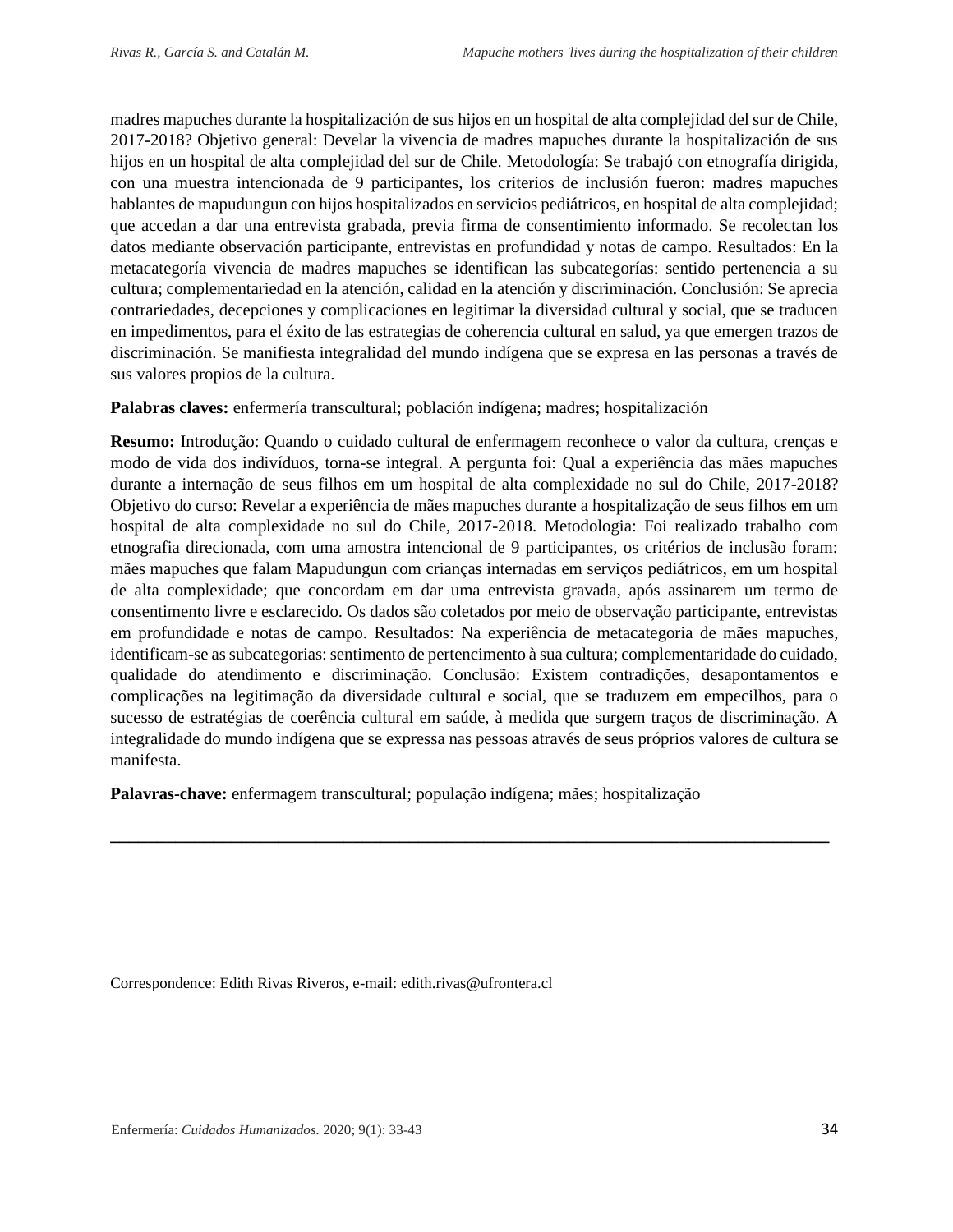## **Introduction**

Nursing is a discipline characterized by important ethics training, social commitment and its holistic nature. As such, it has a duty to generate knowledge in the area of intercultural health, which contributes to developing and strengthening the work in accordance with the Ministry of Health's strategies. The Ministry of Health (MINSAL) prioritizes reducing inequality gaps in indigenous health through the participatory building of health strategies at the level of health services and regional ministerial secretariats (Seremi) (1). Thus, diversity is recognized, the complementarity between medical systems is promoted and adequate health services are provided that respond to the needs, rights and epidemiological profiles of this population (1-3).

At present in Chile, the Special Health and Indigenous Peoples Program operates within the Health Services of almost the entire country with emphasis on places with the highest concentration of indigenous populations. The participation of indigenous peoples in the design, implementation and evaluation has been a key strategy, and is grouped into three components: (a) equity, (b) interculturality and (c) participation. Equity seeks to contribute to reducing the existing gaps in access to prompt, quality health care by improving the accessibility, quality and cultural relevance of the services provided through intercultural facilitators and cultural advisers in the service network, intercultural offices and intercultural signage mounted in health care centers to orient indigenous users. The intercultural health approach incentivizes the training and development of health care teams that can respect, understand and respond appropriately to the proposals and needs of indigenous communities and organizations related to the topic of health. The third component of the program seeks to promote the participation of indigenous peoples in the planning, implementation and assessment of strategies designed to improve their state of health (4-5). The theoretical referent for this study is Madeleine Leininger's Theory of Cultural Care, Diversity and Universality (6).

The social significance of the study is related to the strategic objective of the inequities among indigenous peoples (3); therefore, it is relevant and necessary for nurses to know the experience of the indigenous peoples, considering the implemented policies. Therefore, a qualitative study is proposed with an ethnographic approach, with the question: What is the experience of Mapuche mothers during the hospitalization of their children in pediatric services in a hospital in southern Chile? The purpose is to contribute to nursing knowledge in the area of intercultural care.

## **General objective**

To reveal experiences of Mapuche mothers during the hospitalization of their children in a high complexity hospital in southern Chile in 2018.

## **Materials and methods**

A qualitative study was conducted that addresses a focused ethnography. It approaches a phenomenon as a group experiences it in a certain context, examining experiences within a culture in particular surroundings (7-9). This method enables an approach from the participants' point of view, or from the emic view, but in a very specific sense with respect to certain situations, activities and actions (10).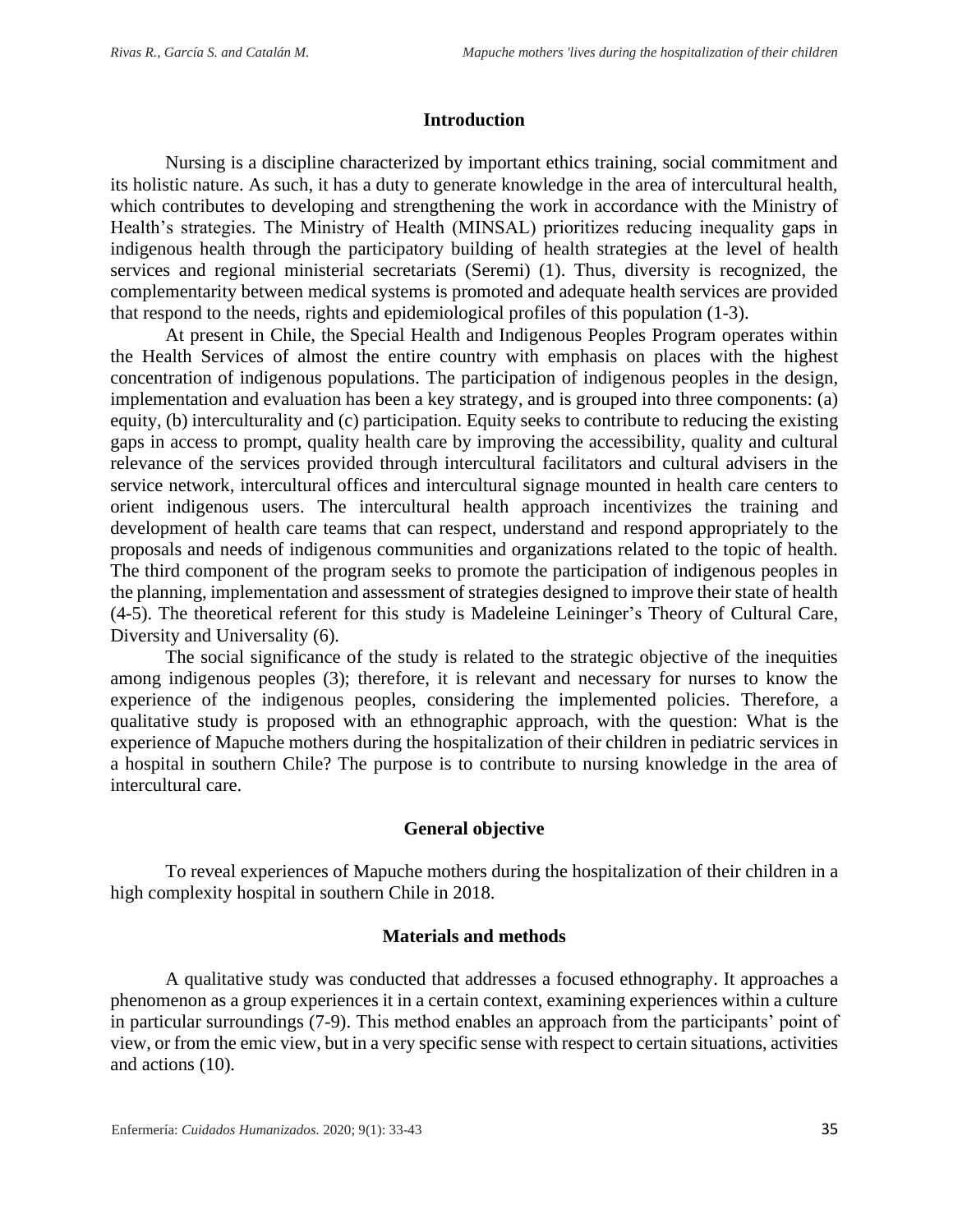Unlike the classic ethnography based on experience, focused ethnography is short-range and not continuous, so it can be used to investigate phenomena that involve short-term field visits, as occurs with hospitalized patients. It is characterized by the high level of analysis required, use of technologies, notes, transcriptions and encoding and sequential analysis (10).

The proposed inclusion criteria for this study were: mothers who speak Mapudungun (Mapuche language) with children hospitalized in pediatric services in a high complexity hospital, who agreed to give a recorded interview after signing an informed consent form. The sampling was intentional, considering the cases available according to the inclusion criteria. With this in mind, there were 9 participants. Data were collected by participant observation, in-depth interviews with the respondents during the period of hospitalization of their children and field notes from the observations and interviews. With respect to the interviews, these were recorded and transcribed textually by the investigators themselves. The information collected through the accounts were analyzed immediately until reaching data saturation, i.e., until no new data were obtained and their analysis became redundant. From the information provided, the codes and analysis categories were determined, selecting the significant texts based on the thematic approach, in search of expressions referring to the mothers' experience during the hospitalization of their children.

Investigator triangulation was used, so that the principal investigator and co-investigators performed the analysis independently and then shared, finding some differences; therefore, a rereading and a new analysis took place, ultimately reaching consensus. Thus, one metacategory and four intermediate categories emerged.

The rigorous criteria used were Guba and Lincoln's dependability, credibility, confirmability and transferability (11). Ezekiel Emanuel's ethical principles in research involving human beings were respected (12).

#### **Results**

The results were obtained by collecting the data through participant observation, field notes and in-depth interviews with 9 key informants who fulfilled the inclusion criteria and who voluntarily agreed to participate in the study after signing the informed consent. 18 interviews were conducted with an average of 60 minutes each.

All the participants lived in the Region of La Araucanía, Chile, aged between 32 and 36 years, 5 of whom had an incomplete elementary education, 3 complete secondary education and 1 complete higher education.

After the analysis, the metacategory emerged - experiences of Mapuche mothers - and the following subcategories were identified: sense of belonging to their culture; complementarity of care, quality of care and discrimination.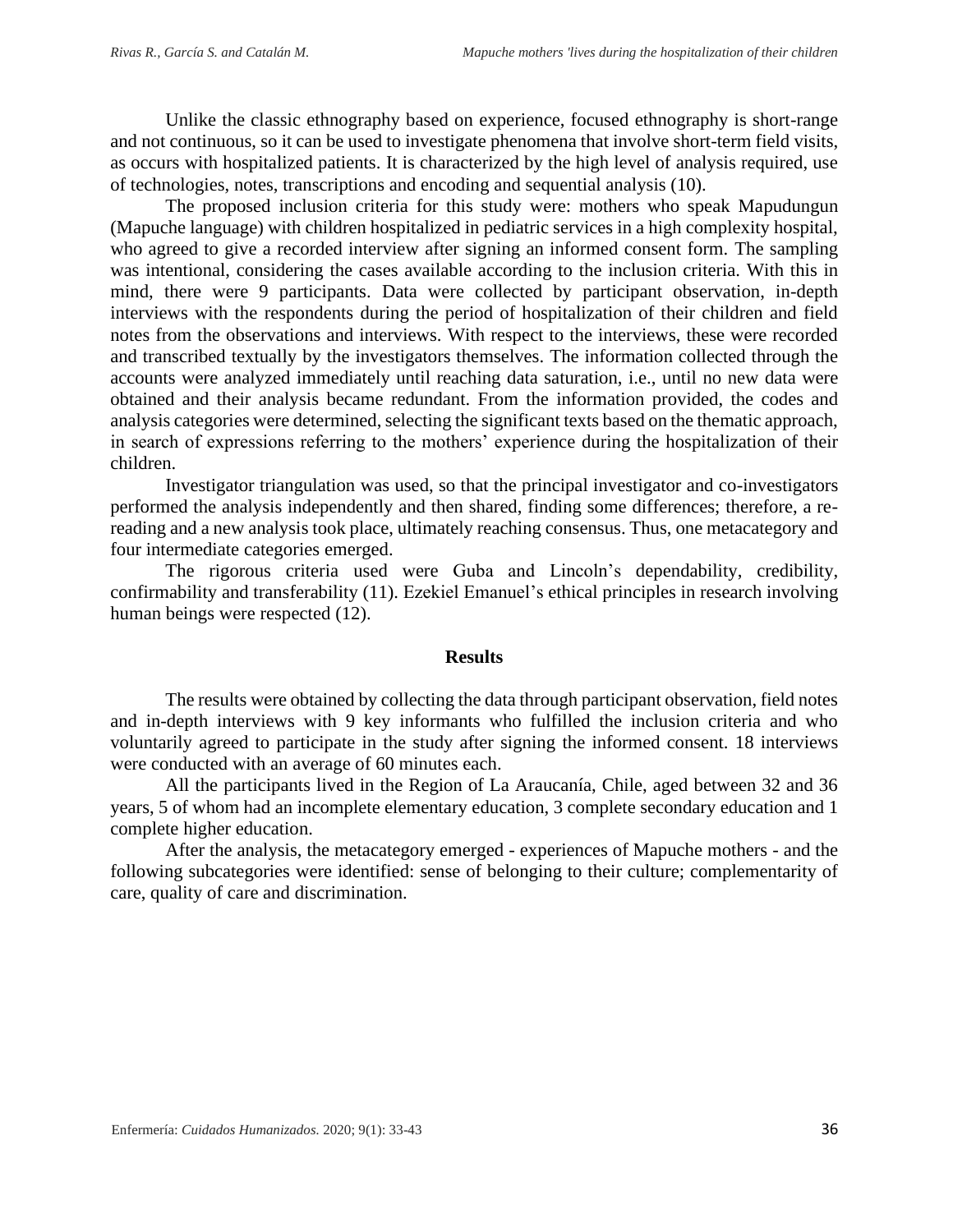| <b>Metacategories</b> | <b>Subcategories</b>   | <b>Units of analysis</b>                                       |  |  |  |  |
|-----------------------|------------------------|----------------------------------------------------------------|--|--|--|--|
| Experiences of        | Sense of belonging     | They go to rituals such as prayers, they transmit Mapuche      |  |  |  |  |
| Mapuche mothers       |                        | medicine through lactation, and consider medicinal herbs       |  |  |  |  |
|                       |                        | as harmless to health.                                         |  |  |  |  |
|                       |                        | Respects Western medicine, but when she gets home,             |  |  |  |  |
|                       |                        | goes to a machi (religious and healing authority of the        |  |  |  |  |
|                       |                        | Mapuche culture).                                              |  |  |  |  |
|                       |                        | [When my baby was 2 months old, we went to the machi,          |  |  |  |  |
|                       |                        | because he was helping us a lot, he has made three             |  |  |  |  |
|                       |                        | prayers, there's one left. Right now he is taking his          |  |  |  |  |
|                       |                        | lawen, which is a medicine ]. [When my baby was                |  |  |  |  |
|                       |                        | nursing, the little guy, less than a year old, he didn't give  |  |  |  |  |
|                       |                        | the baby the medicine, he only gave it to me, through me,      |  |  |  |  |
|                       |                        | I transferred the medicine to him].                            |  |  |  |  |
|                       | Complementarity<br>of  | First, she turns to Western medicine, then to Mapuche          |  |  |  |  |
|                       | the service            | medicine.                                                      |  |  |  |  |
|                       |                        | [They diagnosed him in the doctor's office and later I took    |  |  |  |  |
|                       |                        | him for Mapuche medicine and they gave him drugs that          |  |  |  |  |
|                       |                        | are super strong and with those he returned to normal].        |  |  |  |  |
|                       |                        | [First I turn to the medicine at the hospital, the doctor, and |  |  |  |  |
|                       |                        | then I go for a herbal medicine consultation or to the         |  |  |  |  |
|                       |                        | machi].                                                        |  |  |  |  |
|                       |                        | The doctor did not allow herbs during the hospitalization.     |  |  |  |  |
|                       |                        | [In the hospital, no, one time I asked, but according to       |  |  |  |  |
|                       |                        | what they said, they did not allow medicines from the          |  |  |  |  |
|                       |                        | machi to be taken in the hospital being hospitalized they      |  |  |  |  |
|                       |                        | do not allow it].                                              |  |  |  |  |
|                       |                        | She does not know of the existence of the intercultural        |  |  |  |  |
|                       |                        | facilitator.                                                   |  |  |  |  |
|                       |                        | She refers to the need for a permanent Mapuche speaker         |  |  |  |  |
|                       |                        | during the hospitalization.                                    |  |  |  |  |
|                       |                        | [So it would also be good for a [Mapuche-]-speaking            |  |  |  |  |
|                       |                        | person, even just 1 or 2, but that are permanently there       |  |  |  |  |
|                       |                        | on each ward].                                                 |  |  |  |  |
|                       | Quality of the service | Good hospital care.                                            |  |  |  |  |
|                       |                        | No complaints.<br>Is grateful to the team.                     |  |  |  |  |
|                       |                        | The nurses have been polite to her.                            |  |  |  |  |
|                       |                        | Good experience with care by the nurses, always present        |  |  |  |  |
|                       |                        | and encouraging.                                               |  |  |  |  |
|                       |                        | [They have made many things easy for me, taught me a lot       |  |  |  |  |
|                       |                        | about what my baby has, also the care, which I evaluate        |  |  |  |  |
|                       |                        | as good].                                                      |  |  |  |  |
|                       | Discrimination         | She is afraid she will be "told off" if she says she goes to   |  |  |  |  |
|                       |                        | the machi. She stays quiet.                                    |  |  |  |  |
|                       |                        | She perceives that it has changed, before Mapuches and         |  |  |  |  |
|                       |                        | non-Mapuches "could not get along".                            |  |  |  |  |

|  |  | Table 1: Summary of metacategories, subcategories and units of analysis |  |  |  |
|--|--|-------------------------------------------------------------------------|--|--|--|
|  |  |                                                                         |  |  |  |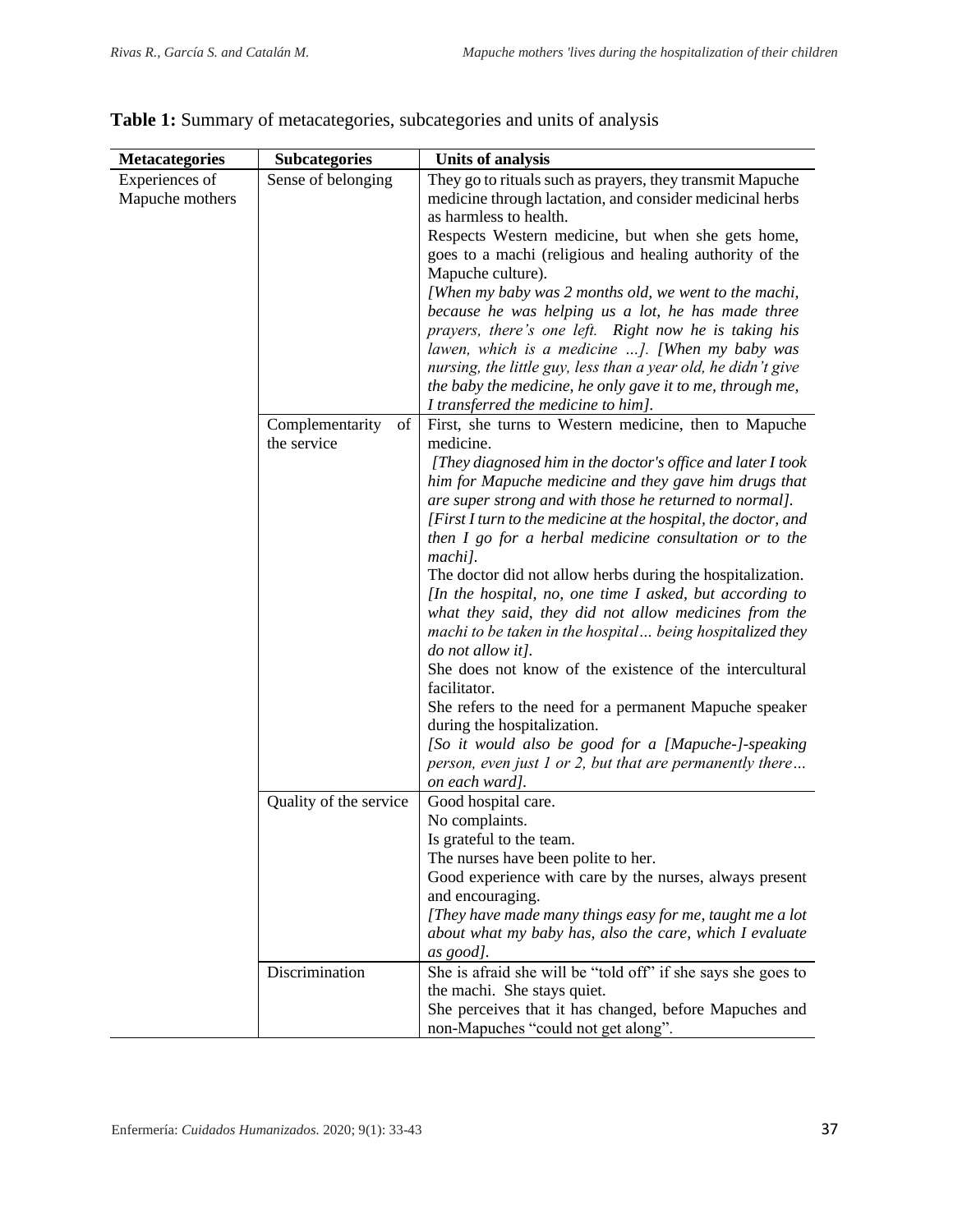### **Discussion**

The experience of Mapuche mothers is permeated by a strong connection the culture of origin, and it is noted that they turn to Western medicine, but adherence to it is not followed in the participants' accounts, which could show a certain distrust of Western medicine. Although complementarity emerges in the experience from both types of health care, the participants require the attention of Mapuche medicine to satisfy their health needs. In the experience "quality of care", although absolute approval of the care is noted, this can be masked by the posture that participants adopt when faced with Western medicine. Finally, the experience "discrimination" is expressed as the fear of valuing their culture, maintaining a passive position.

With respect to **sense of belonging**, the participants recognize that they turn to the prayers and rituals of the Mapuche culture. They indicate respect for Western medicine, turning to it first and then resorting to Mapuche medicine, which on many occasions gives them greater confidence, while at the same time they consider natural medicinal herbs to be harmless to human health. What stands out is that they go to Mapuche medicine not only to address their personal health problems, but also for their children, passing on Mapuche medicine through lactation. These results agree with another Chilean study proposed by Ochoa et al. <sup>(13)</sup> that addresses the perceptions of urban indigenous users of the public health care system, describing the participants as turning to health services first, although with less confidence in the healing results and only to rule out a serious disease. Greater confidence is manifest in the effect of herbs, which are perceived as less invasive for the body. Indigenous users, although they recognize the work of Western medicine, have a sense of distrust towards it <sup>(14-15)</sup> and also consider that the practice of Mapuche medicine acts to their benefit in a comprehensive way, since they link people's physical and spiritual well-being, and its practice in urban contexts enables the ethnic identity to be maintained as well as being the core of cultural transmission  $(13)$ . In this vein, a Colombian study presents the high attendance of users, the confidence of the patients, the easy accessibility and affordability, the human quality, the reduction of costs and the satisfactory control of diseases as achievements of indigenous traditional medicine<sup>(16)</sup>.

In **complementarity of care**, the participants state that the first consultation is with Western medicine, and then they turn to Mapuche medicine in a complementary way; however, during hospitalization this is not expressed due to the social pressure exerted by institutional regulations. Ignorance of the existence of intercultural facilitators exacerbates the situation, which is why the complementarity of the two health systems cannot be visualized in the care offered to patients during their hospitalization despite the policies implemented to promote interculturalism in health centers  $(2)$ . Also, in the training of health professionals in Chile, only one university has incorporated the topic of intercultural health in its curriculum and only for the nursing program. Other institutions of higher learning include this approach in the objectives of their programs, although its development as a concept and a practice is insufficient  $(17)$ . This situation is troubling because the development of an intercultural health approach supposes, among other things, the training and development of health care teams capable of respecting, understanding and responding to the proposals and needs of indigenous communities and organizations on the subject of health  $(\overline{18-19})$ . In this respect, Ochoa et al.  $(\overline{13})$  reports that the coexistence and dialogue between the two types of medicine is currently recognized, but at the same time the health team and civil servants are unable to incorporate the demands of the indigenous patient in the process and public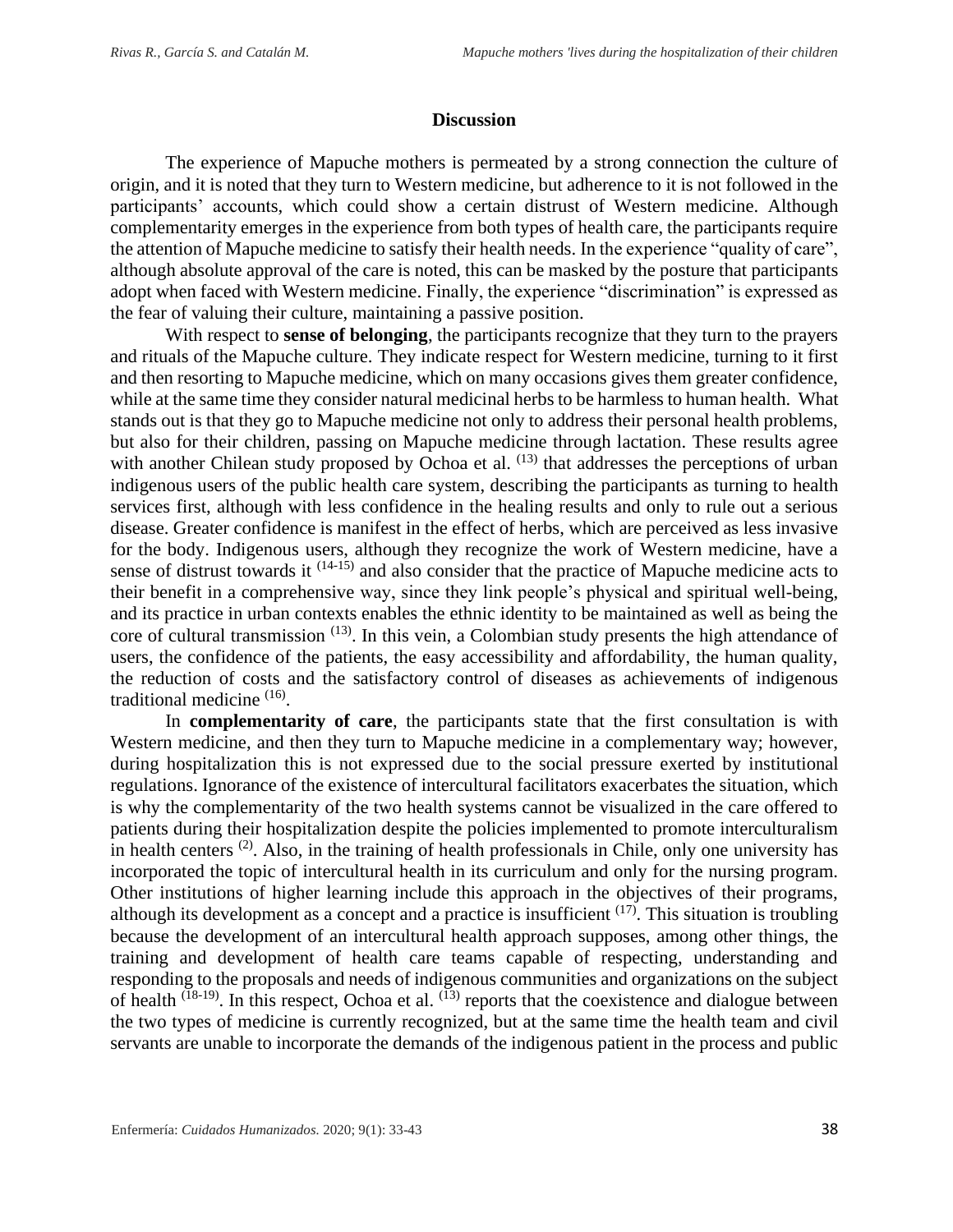care spaces or to understand and legitimize the cultural diversity, knowledge, beliefs and practices of the indigenous world in Chile.

Another aspect of the experience is **quality of care**, which has been described as positive, so that the participants express their gratitude and value the work of the health team in the care of their children, as well as the education interventions offered by the nurses, with whom they established a supportive relationship. Considering that interculturalism in health is a tool to improve access and quality of care  $(14)$ , Chile has launched several strategies for the incorporation of the intercultural approach in health programs, suggesting the improvement in quality of care through the treatment of user, schedule adjustment and cultural relevance in health care through the equity component<sup>(1)</sup>. However, despite these policies, in this study it is observed that the public health model shows deficiencies in serving the current demands and reality of the indigenous population in hospital centers in the Region of La Araucanía, and it is worth highlighting that this is not expressed in the experience of quality of care, an aspect that can be masked by the attitude the participants adopt when dealing with Western medicine. On the other hand, deficiencies in the quality of care have been reported in other studies. In a Bolivian study it was concluded that indigenous women who rejected institutional childbirth were motivated by the deficient quality of care in the health centers, because they were victims of derogatory and degrading expressions about themselves and their native health practices (20).

In close relation to this, the experience also involves **discrimination**, an aspect that is demonstrated with the manifestations of fear of expressing and recognizing that they turn to Mapuche medicine, since some type of negative feedback from Western medicine is perceived that makes them afraid. The participants' fear of expressing the knowledge and practice of Mapuche medicine doubtlessly reflects once again the inability of the public health model to incorporate the demands of the indigenous patient, as expressed by Ochoa et al.  $(13)$ , who also show that the indigenous population undergoes negative experiences in health care, including poor treatment, discrimination practices, scarce access to medical appointments and treatments, bureaucratic obstacles, deficient user/professional relationships, and others. This situation is also expressed in international studies, which describe the existence of poor treatment and discrimination of the indigenous population exercised by the health personnel, who should ensure patients' physical, psychological and spiritual well-being <sup>(16)</sup>. As a result, these practices produce fear and distrust towards health workers, who with their acts create a barrier that makes it difficult for the indigenous population to seek the care they need in the health system  $(21)$ .

Accordingly, it is necessary for the health team to achieve greater understanding of the diversity, cultural and social dynamics in which indigenous users are embedded, even more those health professionals who work in areas with a high concentration of native population, sectors where a team is required that can respect, understand and respond to the proposals and needs of indigenous communities and organizations in order to offer culturally consistent care <sup>(21-22)</sup>. Far from this reality, today "cultural blindness" is spoken of in health professionals, where there is a lack of cultural knowledge and unawareness of it, which prevents nursing practice from offering care with "cultural coherence" (23-24). However, in recent decades nurses have increased their interest in including culture in health services, also influenced by migratory trends, which is why today they are more aware of the need to acquire cultural competence, which helps them establish therapeutic relationships through understanding of the culture, thereby strengthening health care practice  $(25-27)$ . It should be noted that cultural competence is an ability that is developed gradually and seeks to offer safe and quality health care to users of different cultural origins, with definitive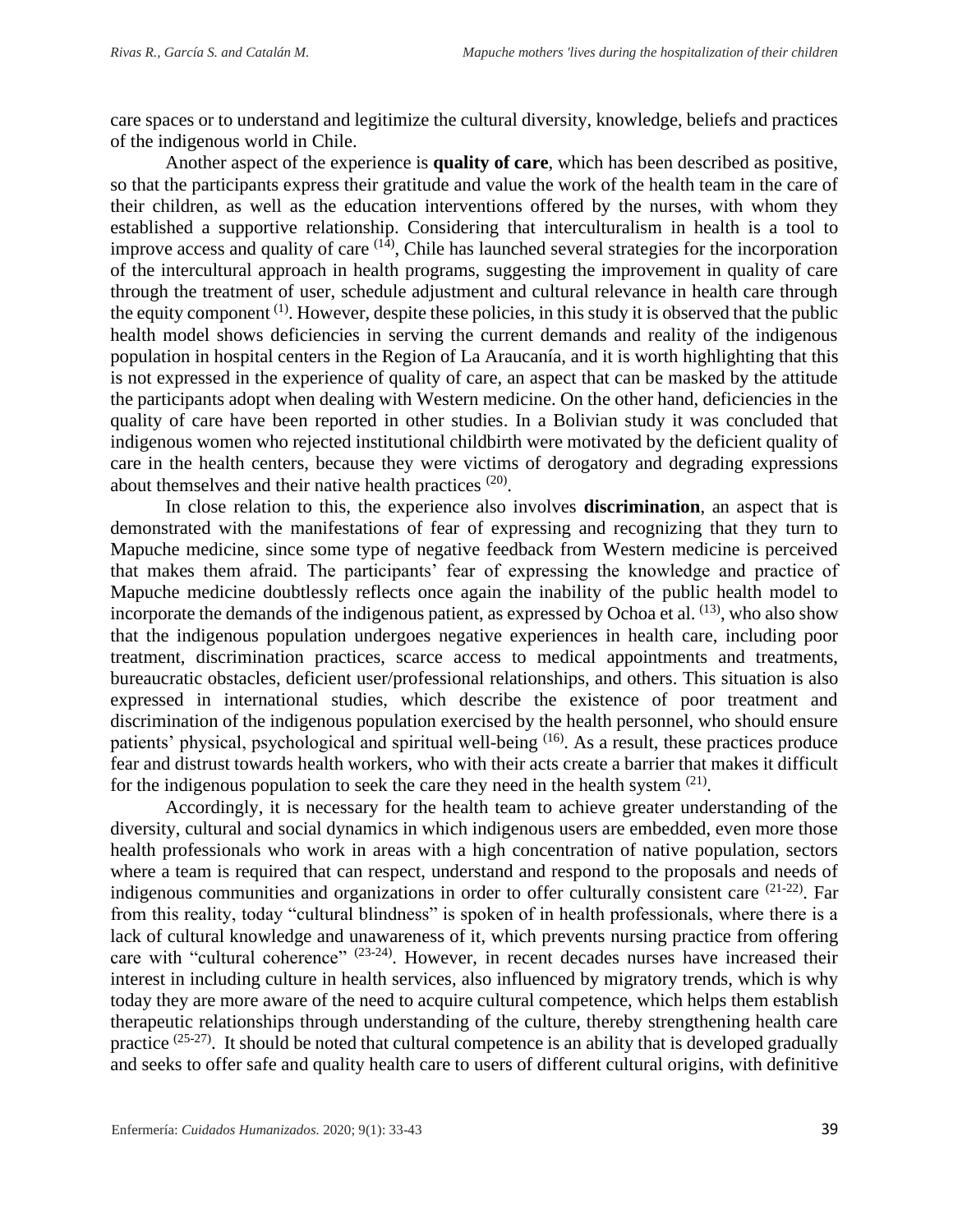attributes being cultural awareness, cultural sensitivity, cultural knowledge and cultural skill (26- 28) .

From the theoretical point of view, Madeleine Leininger's Theory of Cultural Care, Diversity and Universality supports the results from the mothers' concepts of culture and values (beliefs about health, disease and behavioral model). The consistency of culturally pertinent (beneficial and effective) care is revealed and the transcultural knowledge in the mothers' decisions and actions is explained. Finally, this study endeavors to highlight cultural care as a holistic theory, which considers human life in its fullness as well as the factors of the social structure, cultural trajectory, context of the surroundings and linguistic expressions <sup>(6)</sup>.

# **Conclusions**

An ambiguous experience is noted in the mothers, and one of its key elements are the developmental patterns that respond to a logic of cultural, spiritual and social knowledge. Also, complementarity is a challenge that requires an understanding of the intercultural contact around dialogue and respect for diversity. Another element is the intercultural pattern referenced from the culture of both worlds.

Descriptively, a certain vagueness can be seen in the sense of belonging to Mapuche and Western medicine due to greater confidence, high level of attendance, accessibility, affordability, good human quality and lower costs initial costs of Mapuche medicine <sup>(16)</sup>.

At the same time, setbacks, disappointments and complications are noted in legitimizing social and cultural diversity, which impedes the success of the cultural coherence strategies in health as discriminatory features emerge. The comprehensive nature of the indigenous world is manifest in the people through the expression of their cultural values. Likewise, it is observed that the public health model is anachronistic in serving the current demands and reality of the indigenous population, since it perpetuates a relationship with a lack of communication between Mapuche user-health care teams.

**Suggestions:** The deficit in training for health care teams in terms of intercultural health is a concern given that the success of this practice requires professionals and technicians able to respect, understand and respond appropriately to the proposals and needs of the indigenous population. The inability of the health care team to incorporate the demands of the indigenous patient has an impact on legitimizing cultural diversity, cultural competence, cultural awareness, cultural sensitivity, cultural knowledge and cultural ability for safe, quality health care. In this aspect, nursing must lead and position itself in the cultural care approach to achieve greater understanding of diversity as a human phenomenon, where care must be expressed with openness, kindness and generosity, which are key elements for safety, confidence, acceptance and collaboration in health care.

# **Bibliographic references**

1. Cheuquepán S, Henríquez J, Bustos B. Orientaciones Técnicas Programa Especial de Salud y Pueblos Indígenas. Guía Metodológica para la Gestión del Programa. [Internet]. Chile: Ministerio de Salud; 2016 [acceso 17 de diciembre de 2018]. Disponible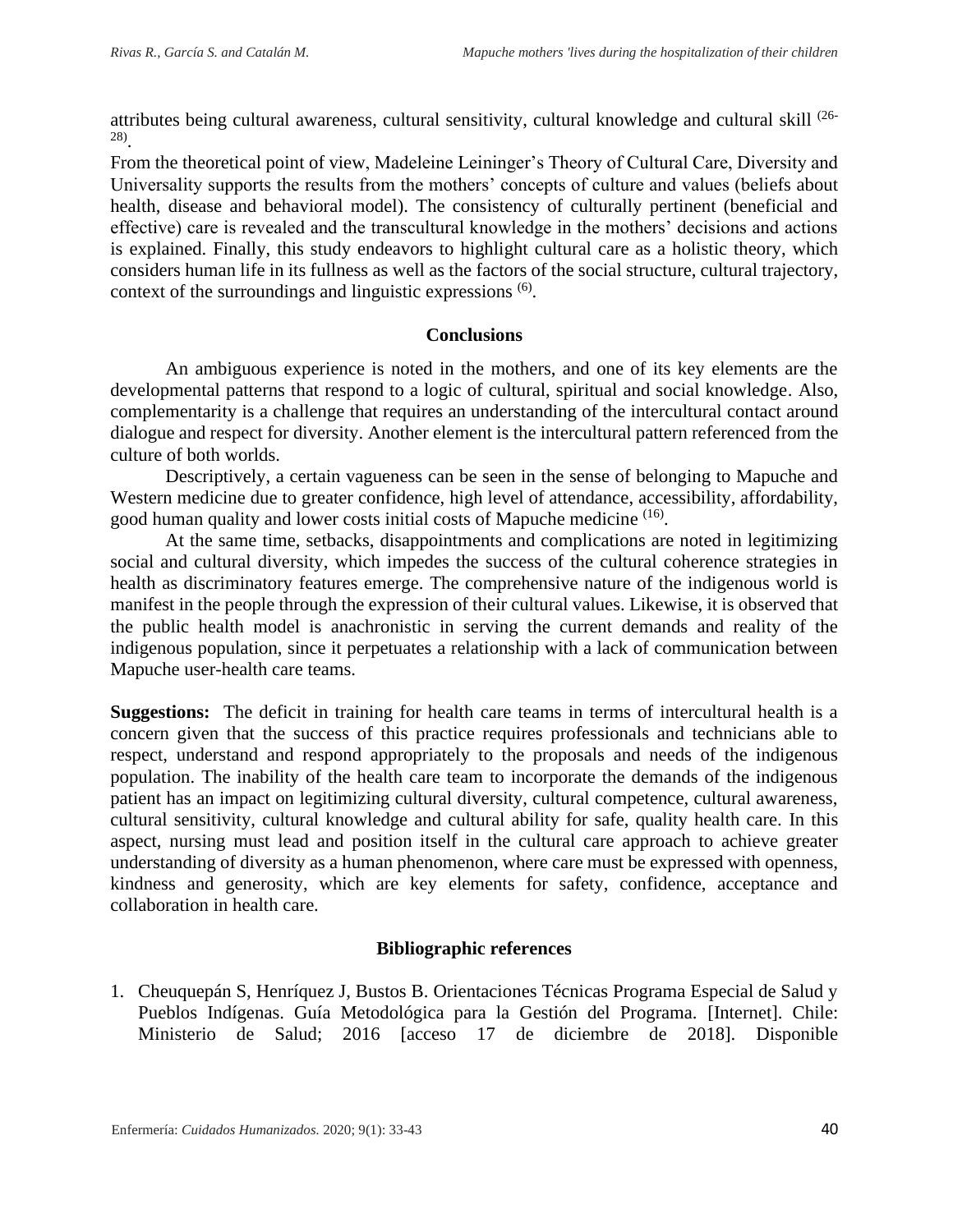en:http://www.bibliotecaminsal.cl/wp/wp-content/uploads/2018/01/030.OT-y-Guia-Pueblosindigenas.pdf

2. Ministerio de Salud. Norma General Administrativa N° 16, Interculturalidad en los Servicios de Salud. [Internet]. Chile: Ministerio de Salud; 2006 [acceso 17 de diciembre de 2018]. Disponible

en:https://www.minsal.cl/sites/default/files/files/Norma%2016%20Interculturalidad.pdf

- 3. Gobierno de Chile. Estrategia nacional de salud para el cumplimiento de los Objetivos Sanitarios de la Década 2011-2020. [Internet]. Chile: Ministerio de Salud; 2010 [acceso 12 de diciembre de 2018]. Disponible en: http://www.minsal.cl/portal/url/item/c4034eddbc96ca6de0400101640159b8.pdf
- 4. Subsecretaría de Redes Asistenciales. Informe de Descripción de Programas Sociales. Programa Especial de Salud y Pueblos Indígenas. [Internet]. Chile: Ministerio de Salud; 2016 [acceso 12 de diciembre de 2018]. Disponible en: http://www.programassociales.cl/pdf/2017/PRG2017\_3\_59209\_2.pdf
- 5. Subsecretaría de Redes Asistenciales. Programa Especial de Salud y Pueblos Indígenas. [Internet]. Chile: Ministerio de Salud; 2013 [acceso 12 de diciembre de 2018]. Disponible en: https://www.araucanianorte.cl/images/PDF-WORD/Resol.Ex-N-20-del-17.01.2013- Programa-PESPI.pdf
- 6. Leininger MM. Teoría de la diversidad y de la universalidad de los cuidados culturales. En Raile M, Marriner A. Modelos y teorías en Enfermería. 7a ed. Barcelona: Elsevier; 2011. p. 454-479.
- 7. Boyle JS. Estilos de etnografía. En: Morse JM, compilador. Asuntos críticos en los métodos de investigación cualitativa. Medellín: Universidad de Antioquia; 2003. p.185-214.
- 8. Fariñas, G. Acerca del concepto vivencia en el enfoque histórico cultural. Revista Cubana de Psicología. 2005; 16 (3): 62-66.
- 9. Figueredo N. Investigación cualitativa en ciencias de la salud. Contribuciones desde la etnografía. Cuidados Humanizados [Internet]. 2017 [acceso 17 de junio de 2019]; 6(Núm. Especial): 14-19. doi: <https://doi.org/10.22235/ech.v6iEspecial.1445>
- 10. Knoblauch H. Etnografía enfocada. Forum Qualitative Sozialforschung / Forum: Qualitative Social Research [en línea]. 2005 [acceso 17 de junio de 2019]; 6(3). doi: <http://dx.doi.org/10.17169/fqs-6.3.20>
- 11. Hernández R, Fernández C, Baptista P. Metodología de la Investigación. 5a ed. México: McGraw-Hill; 2010. p. 471-478.
- 12. Lolas F, Quezada A. ¿Qué hace que la investigación clínica sea ética? Siete requisitos éticos. Pautas éticas de investigación en sujetos humanos: nuevas perspectivas. [Internet] 2003 [acceso 18 de diciembre de 2018]; 84-95. Disponible en: http://www.libros.uchile.cl/files/presses/1/monographs/258/submission/proof/files/assets/basi c-html/page2.html
- 13. Ochoa G, Inalef R, Valenzuela A. Percepción de salud enfermedad de usuarios indígenas urbanos adscritos al sistema público de salud. [Internet]. Chile: Ministerio de Salud; 2012 [acceso 12 de diciembre de 2018]. Disponible en: https://germina.cl/wpcontent/uploads/2012/07/estudio\_percepcion\_salud\_enfermedad.pdf
- 14. Patiño A, Sandín M. Diálogo y respeto: bases para la construcción de un sistema de salud intercultural para las comunidades indígenas de Puerto Nariño, Amazonas, Colombia. Salud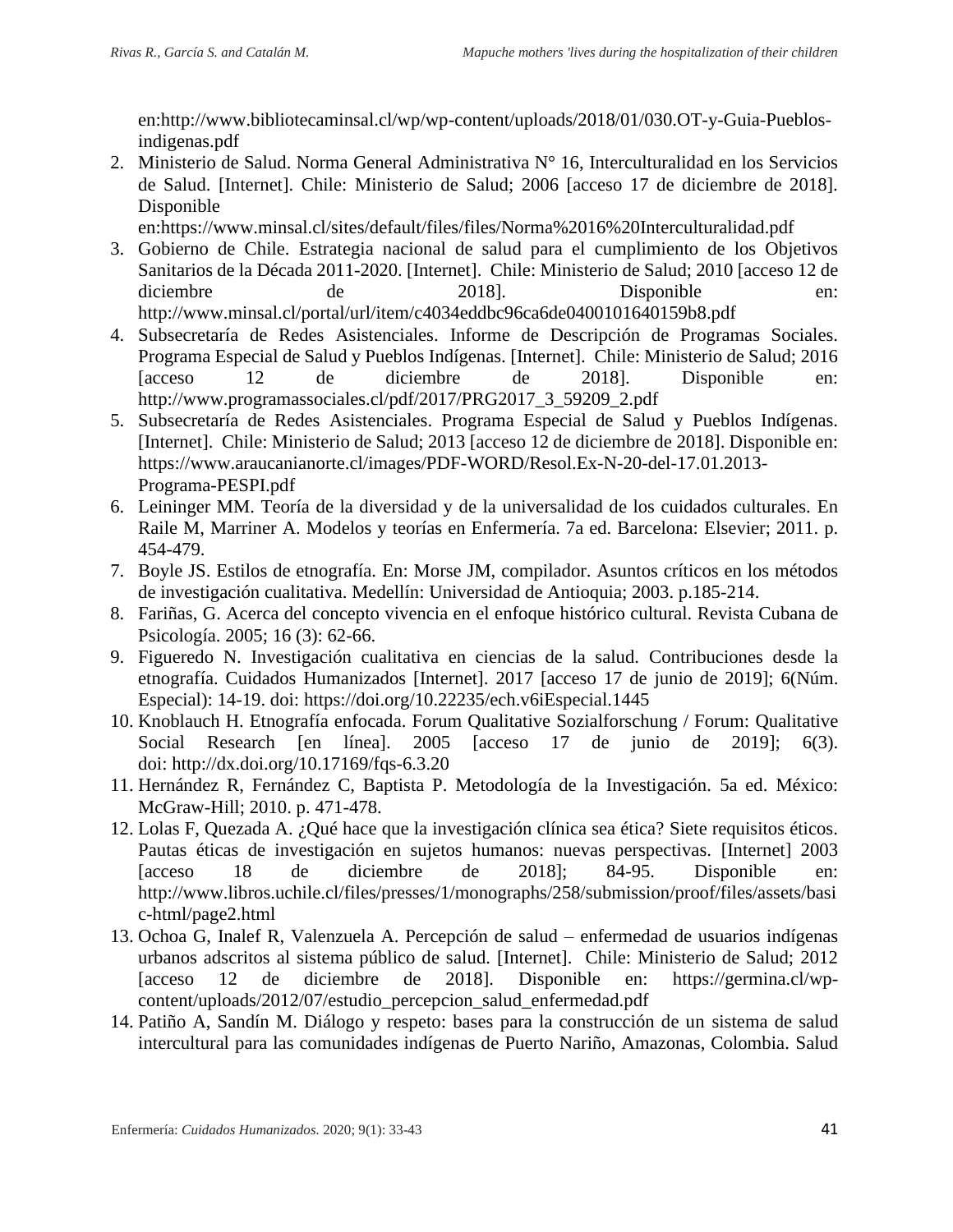colect. [en línea]. 2014 [acceso 14 de enero de 2019]; 10(3): 379-396. Disponible en: http://www.scielo.org.ar/scielo.php?script=sci\_arttext&pid=S1851-82652014000300008

- 15. Caceres P, Ribas A, Gaioli M, Quattrone F, Macchi A. The state of the integrative medicine in Latin America: The long road to include complementary, natural, and traditional practices in formal health systems. Eur J Integr Med [en línea]. 2015 [acceso 4 de diciembre de 2018]; 7(1):5-12. doi: https://doi.org/10.1016/j.eujim.2014.06.010
- 16. Cardona Jaiberth, Rivera Y, Carmona J. Expresión de la interculturalidad en salud en un pueblo emberá-chamí de Colombia. Rev. cub. salud pública [en línea]. 2015 [acceso 4 de diciembre de 2018]; 41(1):77-93. Disponible en: http://scielo.sld.cu/scielo.php?script=sci\_arttext&pid=S0864-34662015000100008
- 17. Painemilla A. Sanhueza A., Venegas J. Abordaje cualitativo sobre la incorporación del enfoque de salud intercultural en la malla curricular de universidades chilenas relacionadas con zonas indígenas. Rev Chil Salud Publica [en línea]. 2013 [acceso 4 de diciembre de 2018]; 17(3): 237-244. doi:10.5354/0719-5281.2013.28607
- 18. Fleckman J, Dal M, Ramirez S, Begalieva M, Johnson C. Intercultural competency in public health: a call for action to incorporate training into public health. Front Public Health [en línea]. 2015 [acceso 4 de diciembre de 2018]; 2 (210).doi: https://doi.org/10.3389/fpubh.2015.00210
- 19. Vargas S, Berúmen L, Arias I, Mejía Y, Realivázquez L, Portillo R. Determinantes sociales de la atención comunitaria: percepciones de la enfermera e indígenas Rarámuris. CULCyT [en línea]. 2015 [acceso 4 de diciembre de 2018]; 57(12). Disponible en: http://erevistas.uacj.mx/ojs/index.php/culcyt/article/viewFile/857/811
- 20. Aizenberg L. Hacia una aproximación crítica a la salud intercultural. Rev. latinoam. poblac. [en línea]. 2011 [acceso 4 de diciembre de 2018]; 9(5): 49-69. Disponible en: https://www.redalyc.org/articulo.oa?id=323827305003
- 21. Hasen F, Interculturalidad en Salud: Competencias en Prácticas de Salud con Población Indígena. Cien. enferm. [en línea]. 2012 [acceso 4 de diciembre de 2018]; 18(3): 17-24. Disponible en: https://scielo.conicyt.cl/scielo.php?script=sci\_arttext&pid=S0717- 95532012000300003
- 22. Subsecretaría de Redes Asistenciales. Orientaciones para la Implementación del Modelo de Atención Integral de Salud Familiar y Comunitaria [en línea]. Chile: Ministerio de Salud; 2013 [acceso 12 de diciembre de 2018]. Disponible en: https://www.minsal.cl/portal/url/item/e7b24eef3e5cb5d1e0400101650128e9.pdf
- 23. Muñiz N. Cuidados Enfermeros y Coherencia Cultural. Ene [en línea]. 2014 [acceso 4 de diciembre de 2018]; 8(1). doi: http://dx.doi.org/10.4321/S1988-348X2014000100004
- 24. Duan Y. A concept analysis of cultural competence. Int J Nurs Sci [en línea]. 2016 [acceso 14 de enero de 2019]; 3(3): 268-273. doi: https://doi.org/10.1016/j.ijnss.2016.08.002
- 25. Castrillón E. La enfermera transcultural y el desarrollo de la competencia cultural. Cul Cuid [en línea]. 2015 [acceso 14 de julio de 2019]; 19(42): 128-136. doi:10.14198/cuid.2015.42.11
- 26. Castillo J. El Cuidado Cultural de Enfermería: Necesidad y Relevancia. Rev haban cienc méd [en línea]. 2008 [acceso 4 de diciembre de 2018]; 7(3). Disponible en: http://scielo.sld.cu/scielo.php?script=sci\_arttext&pid=S1729-519X2008000300003
- 27. Romero MN. Investigación, Cuidados enfermeros y Diversidad cultural. Index Enferm [en línea]. 2009 [acceso 4 de diciembre de 2018]; 18(2): 100-105. Disponible en: http://scielo.isciii.es/scielo.php?script=sci\_arttext&pid=S1132-12962009000200007